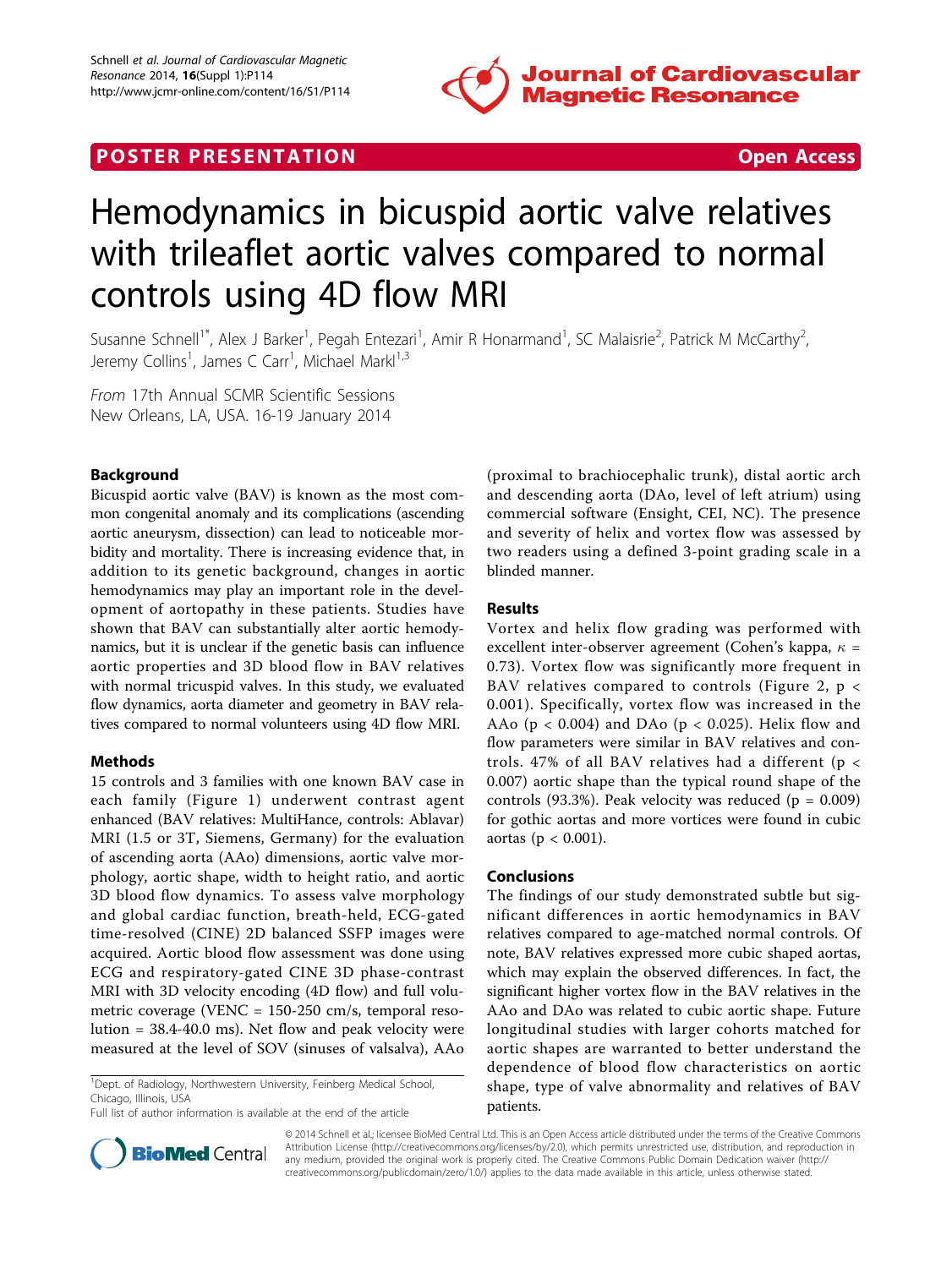<span id="page-1-0"></span>

|                           | <b>BAV relatives</b> |                 |                |                                 | <b>Controls</b> | p-value                  |
|---------------------------|----------------------|-----------------|----------------|---------------------------------|-----------------|--------------------------|
|                           | All                  | F <sub>1</sub>  | F <sub>2</sub> | F <sub>3</sub>                  |                 |                          |
| N (female)                | 19(7)                | 14(5)           | 2(1)           | 3(1)                            | 15(4)           | -                        |
| Age                       | $41.7 \pm 16.3$      | $39 \pm 15$     | $42 \pm 12$    | $51 \pm 25$                     | $37.2 \pm 10.4$ | $0.36*$                  |
| SOV diameter / mm         | $31.3 \pm 3.2$       | 31.3 3.5        | $29.5 \pm 0.7$ | $32.7 \pm 2.5$                  | $29.6 \pm 2.3$  | $0.08*$                  |
| <b>MAA diameter / mm</b>  | $28.6 \pm 3.3$       | $28.2 \pm 2.2$  | $25.0 \pm 7.1$ | $32.7 \pm 1.2$                  | $17.2 \pm 2.5$  | $0.15*$                  |
| Arch diameter /           | $23.9 \pm 2.7$       | $23.9 \pm 3.0$  | $22.5 \pm 0.7$ | $25.0 \pm 1.7$                  | $22.7 \pm 2.7$  | $0.20*$                  |
| DAo diameter / mm         | $21.7 \pm 2.1$       | $21.4 \pm 2.0$  | $20.5 \pm 0.7$ | $24.0 \pm 2.0$                  | $20.8 \pm 3.2$  | $0.31*$                  |
| <b>Width-Height Ratio</b> | $1.9 \pm 0.3$        | $2.02 \pm 0.3$  | $1.64 \pm 0.1$ | $1.63 \pm 0.2$                  | $1.8 \pm 0.2$   | $0.08*$                  |
| Peak Velocity / m/s       | $1.0 \pm 0.3$        | $1.0 \pm 0.3$   | $0.9 \pm 0.2$  | $0.9 \pm 0.3$                   | $1.1 \pm 0.3$   | $0.09^{\dagger}$         |
| Net Flow / ml/cycle       | $55.3 \pm 19.3$      | $57.5 \pm 19.2$ |                | $40.2 \pm 14.1$ 55.4 $\pm$ 19.6 | $60.4 \pm 22.3$ | $0.30^{+}$               |
| <b>Aortic shape</b>       |                      |                 |                |                                 |                 | $0.007^{t}$              |
| round                     | 10                   | 8               | $\mathbf{1}$   | $\overline{2}$                  | 14              | $\overline{\phantom{0}}$ |
| cubic                     | $\overline{7}$       | 5               |                | 1                               |                 | $\overline{\phantom{a}}$ |
| gothic                    | $\overline{2}$       |                 | $\mathbf{1}$   | 1                               | 1               | -                        |
| <b>Flow pattern</b>       |                      |                 |                |                                 |                 | -                        |
| vortex                    | $1.0 \pm 1.1$        | $1.1 \pm 1.1$   | $0.8 \pm 1.2$  | $0.4 \pm 0.9$                   | $0.2 \pm 0.6$   | $< 0.001$ <sup>+</sup>   |
| helix                     | $0.4 \pm 0.7$        | $0.5 \pm 0.8$   | $0.3 \pm 0.8$  | $0.2 \pm 0.5$                   | $0.5 \pm 0.9$   | $0.62^{+}$               |

# Fisher's exact test comparing controls and all BAV relatives

Figure 1 Demographics, aortic dimensions and hemodynamics of sudy cohort. All BAV relatives' results are listed in the very left. In addition, the BAV three families (F1, F2, F3) are separately listed. Grading of vortex or helix flow was done as follows: Grade 0: linear flow or flow rotation < 90°, grade 1: rotation of 90 - 180°, grade 2: vertical/helical flow 180 - 360°, grade 3: flow rotation of >360.